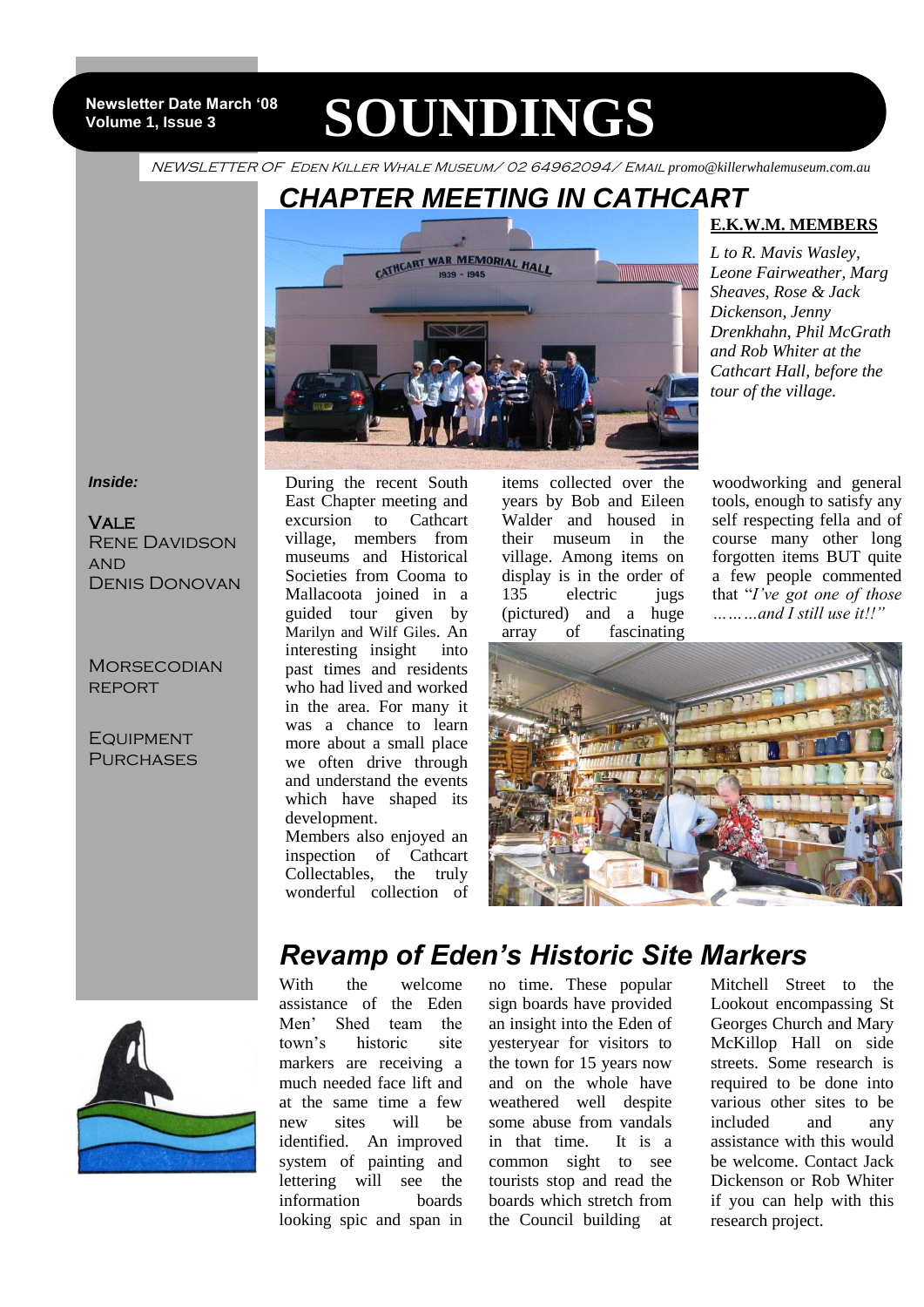# **Vale**  *Rene Davidson*

A long serving member and supporter of our organisation, Rene Davidson will be sadly missed by the museum and it's members.

As a descendant of the whaling family Rene was often called upon to give researchers first hand information and details of the remarkable relationship between his grandfather George Davidson and OLD TOM and his "pack" of killer whales.

Rene's efforts in compiling two books of historic photographs of the whaling era and the Eden township, are a legacy to his passion for the history of the area. "Whalemen of Twofold Bay" and "Eden Revisited" are constantly referred to



*Photo: Rene Davidson (left) with Louis Simpson and David Smith during the preservation of OLD TOM's skeleton in the late 1970's*

when photos of Eden's past are required. Together with John Matheison, Rene worked to preserve and remount the skeletons of a False Killer Whale, an Australian Fur Seal and later a Minke Whale for exhibition in the

galleries at the museum. The membership sends their sincere sympathies to Faye, Peter and Martin and their families.



# New Equipment Purchases for EKWM



Some recent equipment purchases have included a Xerox Photocopier printer for the office and curatorial work, a Sony digital monitor for installation at the front entrance as a notice board, which can be programmed from the office, and acoustic panels for the theatrette to improve the atmosphere for seminars and meetings there. This upgrade and addition of equipment will allow us to

enhance the publications which we produce in house, and improve graphic production for exhibition purposes.

The "front of house display" will inform visitors of open hours admission fees, current and future exhibitions and any events being held at the museum or locally. Ideas for inclusion in this display are welcome as this is an area we haven't fully explored as yet.

*Above: Maree Rankin EKWM Office coordinator demonstrating the new photocopier to Leone Fairweather and Carole Goodwin*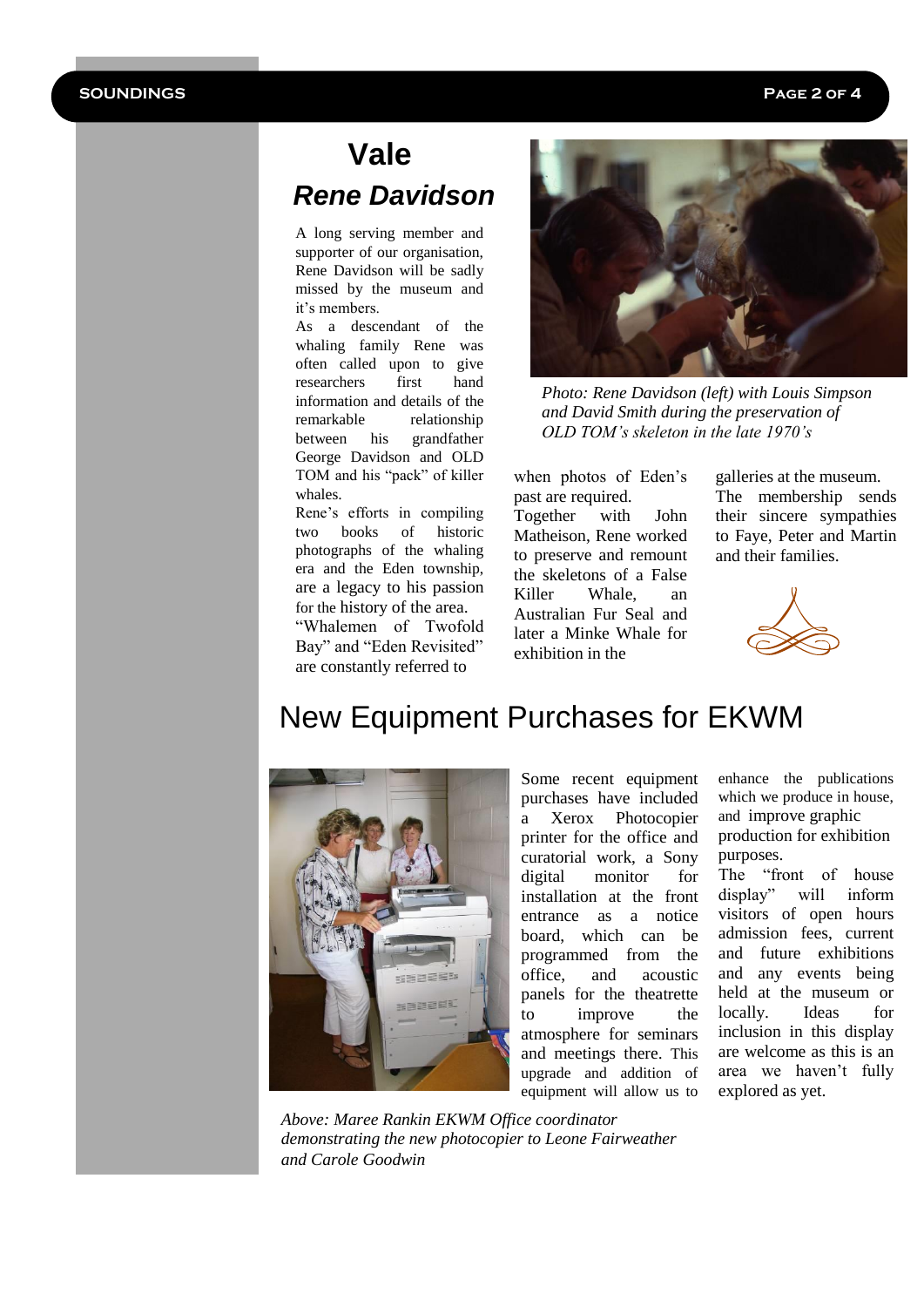## *2 IC AT THE TELEGRAPH DESK*

*Phil McGrath has co opted Kevin Barber to attend Wednesday mornings with him at the telegraph desk at the Eden Killer Whale Museum. Kevin kindly agreed to assist Phil by explaining some of the mysterious workings of this rare skill whilst Phil is concentrating on sending and receiving telegrams for visitors. Thanks Kev!!*

*The following report from Phil explains the need for assistance!*

During December and prior to Christmas visitor numbers remained fairly stable with a surprising number of overseas visitors with children, mainly from the U.K. and Europe touring Australia for  $3 - 4$  months. Crowds certainly increased from boxing day onwards, but it seemed that the day after boxing day seemed

New Years day and Wednesday 2<sup>nd</sup> were very busy days, so much so, that Leo at Beechworth thought he might lose the title of the "Busiest Telegraph Station". Thanks to Kevin Barber for coming in to assist with the visitors who are very intrigued with what is going on. The young ones are even enthralled with the Olivetti typewriter  $(50s - 60s$ 

busier still.

model), enquiring "where does the print out come from", etc.

A same day delivery service can sometimes still be achieved, with Des Jackson, Beechworth, delivering one of our messages to the addressee in Wodonga, on his way back home!

Good work Des.

Whilst quieter times were evident during February, we did have a visit from Mallacoota P12 College, for which I attended by request from them, resulting in a very pleasant visit for all concerned.

Bus tours have now also recommenced which is helping to improve traffic figures. It would be good if the Bus companies could be encouraged to extend their visits for longer periods.



The total of messages handled during the same period in the previous year was 165 sent/received. Total of messages during the same period this year was 489 sent/received. Although the number of days I attended increased from 16 to 29 days this year, calculated on a daily basis, traffic figures have increased by more than 50%. It is evident our visitors are enjoying the display and I look forward to continuing these activities.

Cheers for now

Phil McGrath **Morsecodian.**



Denis Donovan's involvement with EKWM started when the committee was reformed in the 1970's. With ambitious plans to extend the original building to include more exhibition space and provide a retail area and even toilets! Denis was a willing participant in planning and implementing progress at the museum.

He and Nellie were generous museum supporters being one of the guarantors for the

first building loan of \$150,000. During those years they worked with members including Beryl Bowler and Louis and Gwen Simpson.

Later Denis worked with Eden's Historic Cemetery Committee achieving great results there too.

The membership sends their sincere sympathies to his wife Nellie, and Flo. Wilma and their families.